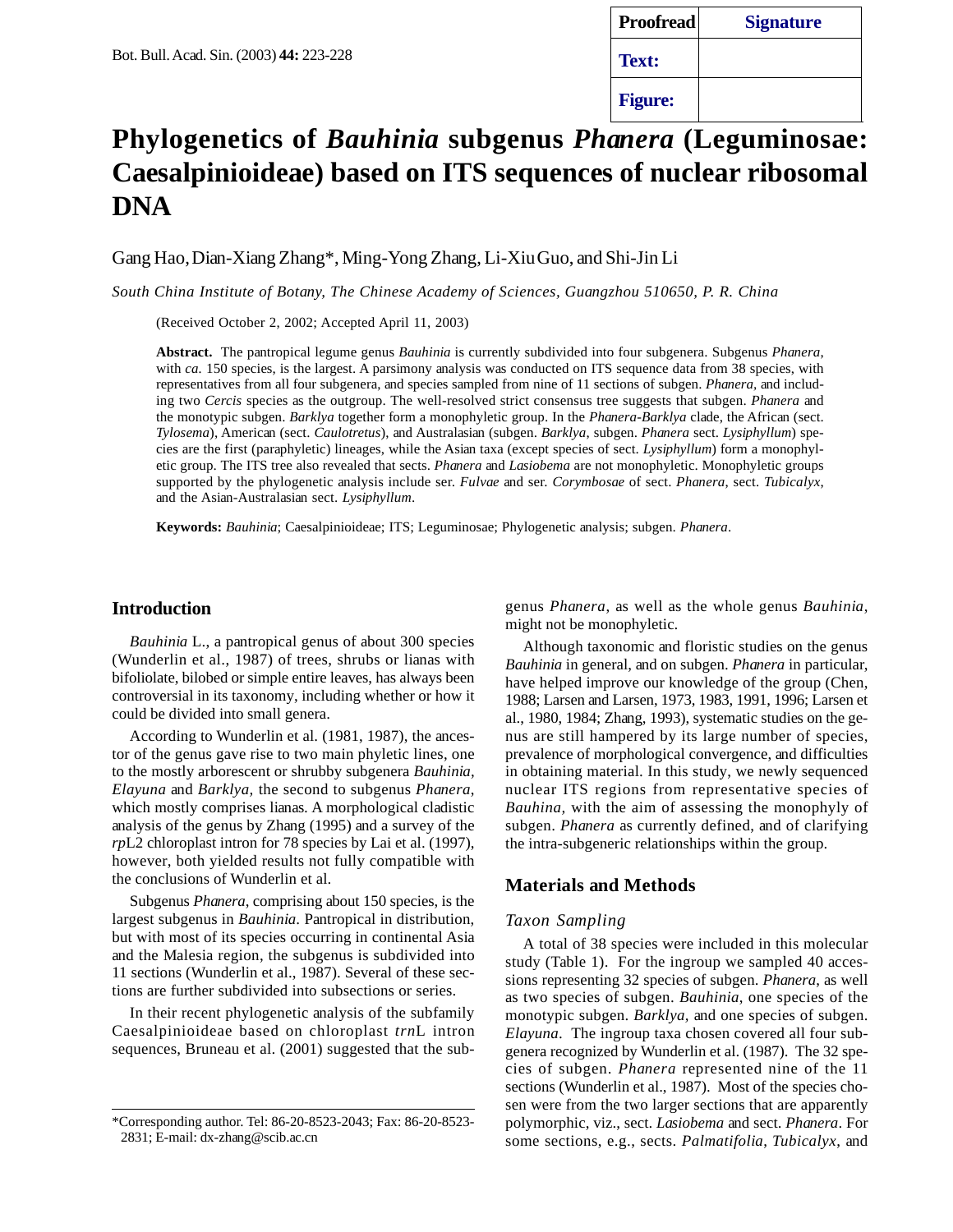**Table 1.** Taxa sampled in the molecular study of *Bauhinia* subgen. *Phanera*. Vouchers are deposited at IBSC, with a few samples otherwise from accessioned living collections in several botanic gardens. Taxonomic framework follows Wunderlin, Larsen, and Larsen (1987).

| Taxon                                                                       | Source/Voucher                                                                     | GenBank accession<br>number |
|-----------------------------------------------------------------------------|------------------------------------------------------------------------------------|-----------------------------|
| Bauhinia aff. didyma L. Chen                                                | Guangxi, China; R.-J. Wang 5                                                       | AY258390                    |
| B. apertilobata Merr. et Metc.                                              | Guangdong, China; D.-X Zhang 923                                                   | AY258397                    |
| B. aurea Levl.                                                              | Guangxi, China; S.-J. Li and X.-X. Huang 4                                         | AY258410                    |
| B. bohniana L. Chen                                                         | Yunnan, China; Y.-F. Deng 14097                                                    | AY258403                    |
| B. carcinophylla Merr.                                                      | Guangxi, China; S.-J. Li and X.-X. Huang 14                                        | AY258389                    |
| B. carronii F. v. Muell.                                                    | Royal Botanical Garden, Sydney, Australia (living collection);<br>P. Weston 2445   | AY258400                    |
| B. championii (Benth.) Benth. 1                                             | Guangxi, China; R.-J. Wang s.n.                                                    | AY258377                    |
| B. championii (Benth.) Benth. 2                                             | Guangdong, China; D.-X. Zhang s.n.                                                 | AY258386                    |
| B. championii (Benth.) Benth. 3                                             | Guangxi, China; S.-J. Li and X.-X. Huang 24                                        | AY258388                    |
| B. clemensiorum Merr.                                                       | Guangxi, China; D.-X. Zhang s.n.                                                   | AY258391                    |
| B. corymbosa Roxb. ex DC. var. corymbosa                                    | Hongkong, China; D.-X. Zhang s.n.                                                  | AF286357                    |
| B. corymbosa Roxb. ex DC. var. longispes<br>Hosokawa                        | Hainan, China; R.-J. Wang s.n.                                                     | AY258376                    |
| B. didyma L. Chen                                                           | Guangdong, China; Y.-F. Deng 14470                                                 | AY258383                    |
| B. fassoglensis Schweinfurth                                                | Fairchild Botanic Garden, USA (living collection); Benoit<br>Jonckheere supplied   | AY258393                    |
| B. gilva (F.M. Bailey) A.S. George                                          | Royal Botanical Garden, Sydney, Australia (living collection);<br>P. Weston 2446   | AY258401                    |
| B. glabra Jacq.                                                             | Fairchild Botanic Garden, USA (living collection); Benoit<br>Jonckheere supplied   | AY258409                    |
| B. glauca (Wall. Ex Benth.) Benth. ssp. glauca                              | Hong Kong, China; D.-X. Zhang s.n.                                                 | AY258384                    |
| B. glauca Benth. ssp. hupehana (Craib) T. Chen Guangxi, China; R.-J. Wang 1 |                                                                                    | AY258380                    |
| B. hainanensis Merr. et Chun                                                | Hainan, China; P. Zou and R.-L. Han 16                                             | AY258407                    |
| B. integrifolia Roxb                                                        | Singapore Botanical Garden (living collection); Ruth Kiew<br>supplied              | AY258396                    |
| B. japonica Maxim.                                                          | South China Botanic Garden (living collection)                                     | AF286358                    |
| B. jenningsii P. Wils. ex Britton                                           | Fairchild Botanic Garden, USA (living collection); Benoit<br>Jonckheere supplied   | AY258411                    |
| B. khasiana Baker                                                           | Guangxi, China; R.-J. Wang s.n.                                                    | AY258381                    |
| B. kockiana Korth.                                                          | Singapore Botanical Garden (living collection); Ruth Kiew<br>supplied              | AY258394                    |
| <i>B. longistipes</i> T. Chen                                               | Yunnan, China; Y.-F. Deng 14078                                                    | AY258379                    |
| B. nervosa Craib                                                            | Yunnan, China; D.-X. Zhang s.n.                                                    | AY258399                    |
| B. paucinervata T. Chen                                                     | Guangxi, China; S.-J. Li and X.-X. Huang 21                                        | AY258387                    |
| B. pyrrhoclada Drake                                                        | South China Botanic Garden (living collection)                                     | AF286359                    |
| B. reticulata DC.                                                           | Singapore Botanical Garden (living collection); Ruth Kiew<br>supplied              | AY258404                    |
| B. roxburghiana Voigt                                                       | Fairchild Botanic Garden, USA (living collection); Benoit<br>Jonckheere supplied   | AY258392                    |
| B. scandens L. var. horsfieldii (Watt. Ex Prain)<br>K. et S. S. Larsen      | Hainan, China; G.-A. Fu 6052                                                       | AY258408                    |
| B. semibifida Roxb.                                                         | Singapore Botanical Garden (living collection); Ruth Kiew<br>supplied              | AY258395                    |
| B. sp. (ser. Fulvae)                                                        | Guangxi, China; S.-J. Li and X.-X. Huang 5                                         | AY258385                    |
| B. strychnifolia Craib                                                      | Dongphahuan Botanical Garden, Thailand; C. Niyomdham<br>supplied                   | AY258405                    |
| B. strychnoidea Prain                                                       | Narathiwat, Thailand; C. Niyomdham s.n.                                            | AY258406                    |
| B. syringifolia (F. v. Muell.) Wunderlin                                    | Royal Botanical Garden, Sydney, Australia (living collection);<br>D.-X. Zhang s.n. | AY258398                    |
| B. touranensis Gagn.                                                        | Guangxi, China; R.-J. Wang 4                                                       | AY258382                    |
| B. variegata L.                                                             | Guangdong, China; D.-X. Zhang s.n.                                                 | AY258378                    |
| B. winitii Craib                                                            | Bankok, Thailand; C. Niyomdham s.n.                                                | AY258402                    |
| B. yunnanensis Franch                                                       | Yunnan, China; Y.-F. Deng 14050                                                    | AF286360                    |
| Cercis chinensis Bunge                                                      | Jiangsu, China; Y.-F. Deng 13289                                                   | AF286351                    |
| C. glabra Pamp.                                                             | Yunnan, China; L.-X. Guo s.n.                                                      | AF286356                    |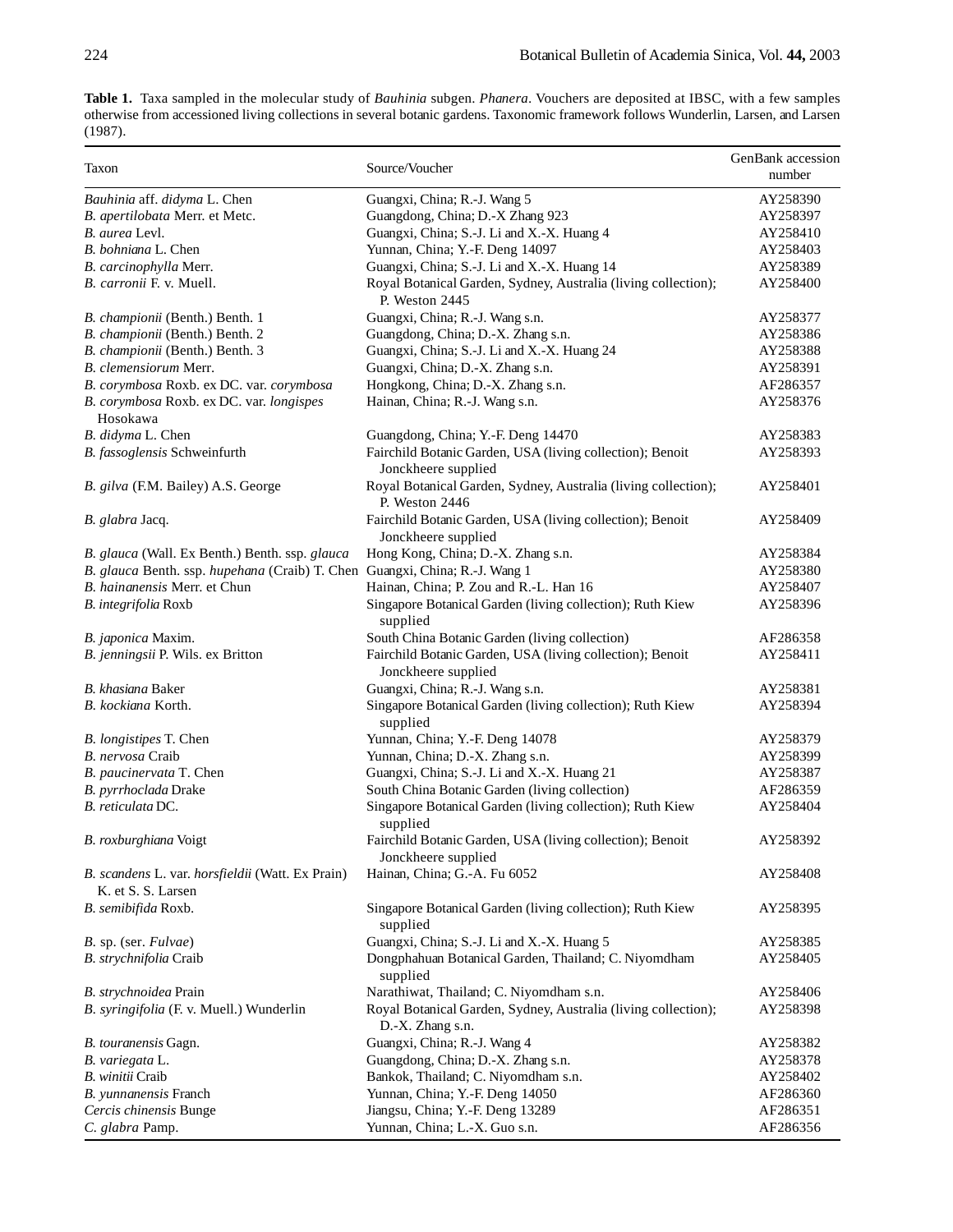*Tylosema*, only one or two species were represented. However, these sections are readily identifiable morphologically and by leaf venation patterns (Wunderlin et al., 1987; Zhang, 1994) and have been consistently recognized as natural groups. The three species of sect. *Lysiphyllum* included in this study represented its two subsections. Recent molecular studies (Bruneau et al., 2001) confirmed that *Cercis*, another genus of tribe Cercideae (Wunderlin et al., 1987), has close affinity with *Bauhinia*. We thus chose two species of *Cercis* (*C. chinensis* and *C. glabra*) as the outgroup taxa in this study.

# *Genomic DNA Extraction, PCR Amplification, and Sequencing*

Total DNA was extracted from fresh or silica-dried leaves, following a 2X CTAB method modified from Doyle and Doyle (1987). The entire ITS region was applied using universal primers "ITS 5" and "ITS 4" (White et al., 1990). PCR products were purified using QIAquick Gel Extraction Kit (QIAGEN). Automated sequencing was conducted using dye terminator on an ABI 377 DNA Sequencer, using at least two of the four primers N18L18 (Wen and Zimmer, 1996), ITS2, ITS3, and ITS4 (White et al., 1990).

#### *Phylogenetic Analysis*

The combined sequences of ITS1, 5.8S and ITS2 were initially aligned using Clustal X (Thomson et al., 1997), followed by minor adjustment by eye. Potentially informative and unambiguously assessed indels were scored as separate characters regardless of their length, and added to the data matrix as additional binary or multistate characters (25 such characters in total). Maximum parsimony analysis was performed using PAUP\* (Swofford, 1998) on a Macintosh computer. The analysis used heuristic searches with random addition and TBR branch swapping. Clade robustness was evaluated by bootstrap analysis using 1000 replicates of heuristic searches, with simple addition sequence and TBR branch swapping. Sequence divergence values were calculated by the Kimura two-parameter method (Kimura, 1980).

# **Results**

#### *Variation in the ITS Sequences*

The length of the entire ITS region in *Bauhinia* species studied ranges from 594 to 626 bp; the 5.8S region is 163 or 164 bp long while the ITS1 and ITS2 regions range between 212 - 247 and 203- 248 bp, respectively. The consensus sequence for the 42 sampled accessions is 689 bp in length. The Kimura two-parameter distance among the ingroup species is estimated as 0.19% to 40.19% (data matrix not shown). If the multiple accessions of *B. championii*, *B. glauca*, and *B. corymbosa* are ignored respectively, the lowest divergence is between *B. didyma* and *B. glauca* (both of subgen. *Phanera*); the highest value is between *B. touranensis* (of subgen. *Phanera*) and *B. variegata* (of subgen. *Bauhinia*).

#### *Phylogenetic Analysis*

The parsimony analysis generated nine trees of 1,282 steps, with a consistency index (CI) of 0.48, and a retention index (RI) of 0.65. The strict consensus tree is shown in Figure 1. The monophyly of sampled *Bauhinia* species has maximum support (100%). Two species representing subgen. *Bauhinia* (*B. variegata* and *B. jenninsii*)*,* and the one species representing subgen. *Elayuna* (*B. reticulata*)*,* form a clade with weak support (62%), which is the sister to the clade containing subgen. *Phanera* and *Barklya*. For the latter clade, the Africa species, *B. fassoglensis* of subgen. *Phanera* sect. *Tylosema*, is the first to branch out, followed by the American species, *B. glabra* (representing subgen. *Phanera* sect. *Caulotretus*) and the Australasian *B. syringifolia* (the sole species of subgen. *Barklya*). The remainder of subgen. *Phanera* forms a clade. The above branching patterns receive relatively high bootstrap support (Figure 1). A significant feature in the latter clade is that sect. *Phanera*, the biggest section of subgen. *Phanera*, is highly polyphyletic, including at least five distantly related lineages, although their relationships with other sections are always relatively weakly supported. Sect. *Lasiobema* is also revealed as a heterogeneous assembly of three lineages with the present sampling, with its members scattered throughout the strict consensus tree (Figure 1).

# **Discussion**

### *Monophyly of Subgen. Phanera*

As the ITS tree (Figure 1) shows, the genus *Bauhinia* is divided into two branches. The first branch only includes subgen. *Bauhinia* and subgen. *Elayuna*, not *Barklya* as Wunderlin et al. (1981, 1987) otherwise proposed. Subgen. *Phanera* is thus parapyletic since subgen. *Barklya* (*B. syringifolia*) is nested within it. The ITS analysis also revealed that in the subgen. *Phanera* - *Barklya* clade, the African (sect. *Tylosema*), American (sect. *Caulotretus*), and Australasian (subgen. *Barklya*, subgen. *Phanera* sect. *Lysiphyllum*) species are the first to branch out, while the Asian taxa form a monophyletic group. Unfortunately, the monotypic New Guinean section *Austrocercis* and the tropical American section *Schnella* were not sampled in the present analysis, and should be included to test the monophyly of the sections.

# *Taxonomic Implications and Character Evolution*

The monophyletic groups supported by the present phylogenetic analysis based on ITS sequences, e.g., sect. *Phanera* ser. *Fulvae*, ser. *Corymbosae*, sect. *Tubicalyx*, and sect. *Lysiphyllum*, are species groups with very similar flower morphology (Wunderlin et al., 1987), pollen types (Larsen, 1975; Larsen and Larsen, 1983; Ferguson and Pearce, 1986; Schmitz, 1973, 1977) and leaf venation patterns (Zhang, 1994).

Wunderlin et al. (1987) conjectured that the ancestral stock of Cercideae consisted of moderate-sized trees with bifoliolate compound leaves as found in the extant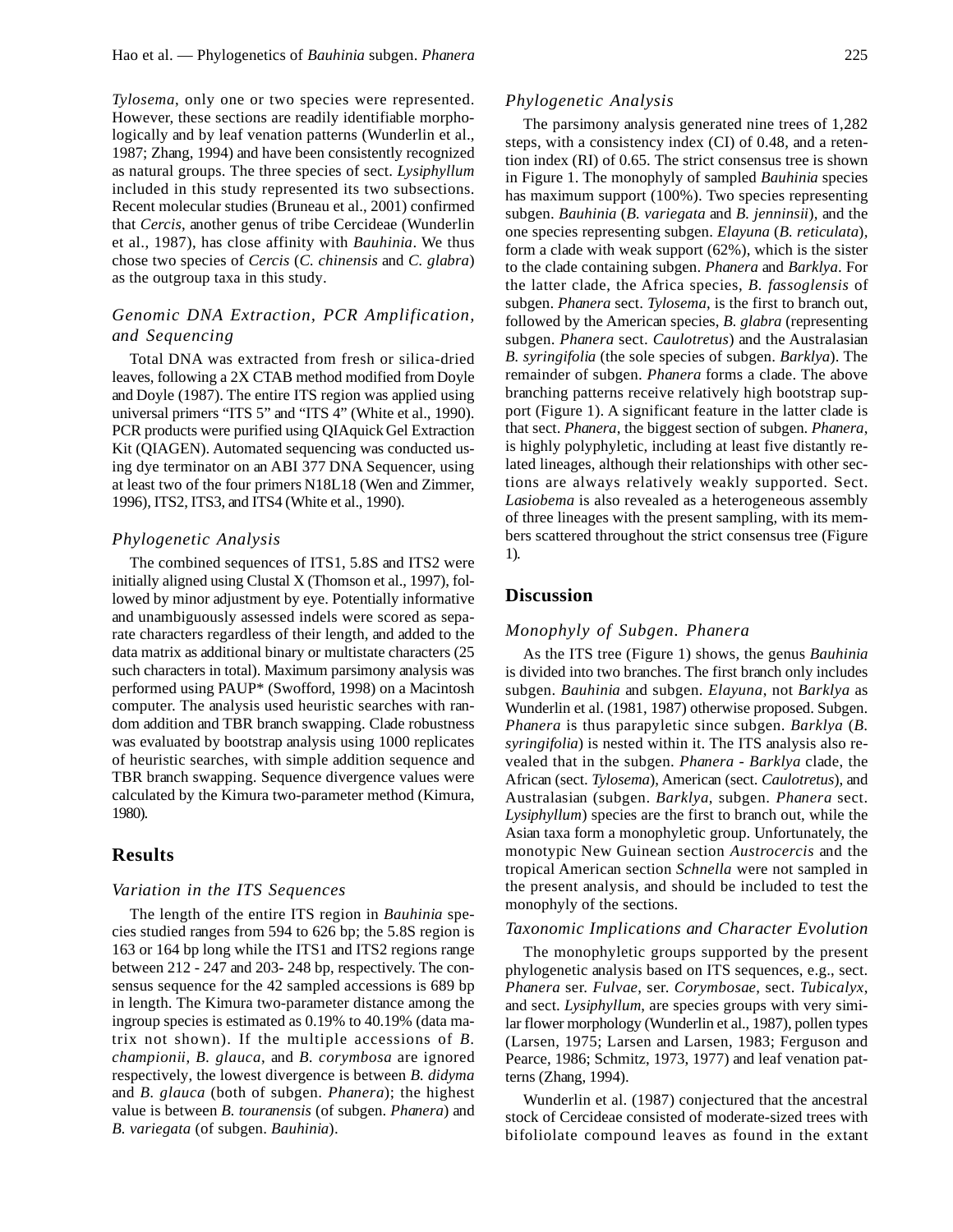

**Figure 1.** Strict consensus tree of the nine most parsimonious trees from the entire ITS sequences of *Bauhinia* species. Tree length  $= 1282$  steps, CI = 0.48, RI = 0.65. Numbers above lines represent bootstrap values in 1000 replicates. Supraspecific classification follows Wunderlin et al. (1987). Grey areas show taxa from subgen. *Phanera*. Series of sect. *Phanera* are indicated. *B. corymbosa* 1 = *B. corymbosa* var. *corymbosa*; *B. corymbosa* 2 = *B. corymbosa* var. *longispes*; *B. glauca* 1 = *B. glauca* ssp. *glauca*; *B. glauca* 2 = *B. glauca* ssp. *hupehana*.

*Detarieae* (Caesalpinioideae). The arborescent habit found in all species of subgen. *Bauhinia*, *Elayuna,* and *Barklya,* and some species of subgen. *Phanera*—is presumably the plesiomorphic state in the genus *Bauhinia*. In the *Phanera*-*Barklya* branches in the strict consensus tree (Figure 1), the first clades to branch out, *viz.,* representatives of sects. *Tylosema* and *Caulotretus*, as most of the species in the subgenus, are lianas, while the arborescent taxa, e.g., *B. syringifolia* (subgen. *Barklya*)*, B. carronii-B. gilva-B. winitii* (sect. *Lysiphyllum*), *B. roxburghiana* (sect. *Semla*), and *B. bohniana* (sect. *Pseudobauhinia*)*,* do not form a monophyletic group. A reversal to the arborescent habit has very likely occurred independently in these taxa.

The relationships between bifoliate, bilobed, and unifoliate leaves in *Bauhinia* have been a fascination, and several studies had been performed on the topic (Watari, 1934; Pijl, 1951; Cusset, 1966; Owens, 2000). The so-called "splitter hypothesis" (e.g., Cusset, 1966, hypothesizing that the ancestral leaf form in Cercideae is unifoliate, from which the bilobed and the bifoliolate leaves are derived) and the "fusion hypothesis" (e.g., Pijl, 1951, suggesting that the bifoliolate leaf is the ancestral state in the tribe, from which the bilobed and unifoliate leaves are derived) have been proposed. The species with bifoliate leaves (e.g., *B. winitii, B. carcinophylla*) and unifoliate leaves (e.g., *B. syringifolia, B. strychnifolia, B. strychnoidea, B. paucinervata*) are scattered on the cladogram among species with bilobed leaves. Our study did not lend credence to either the "splitter hypothesis" or the "fusion hypothesis." Our only conclusion is that both bifoliate and unifoliate leaves have arisen many times in *Bauhinia*.

The number of fertile stamens is another important character in *Bauhinia* classification. Ten fertile stamens are found in all other genera of *Cercideae*, in subgen. *Elayuna, Barklya,* and in most sections of subgen.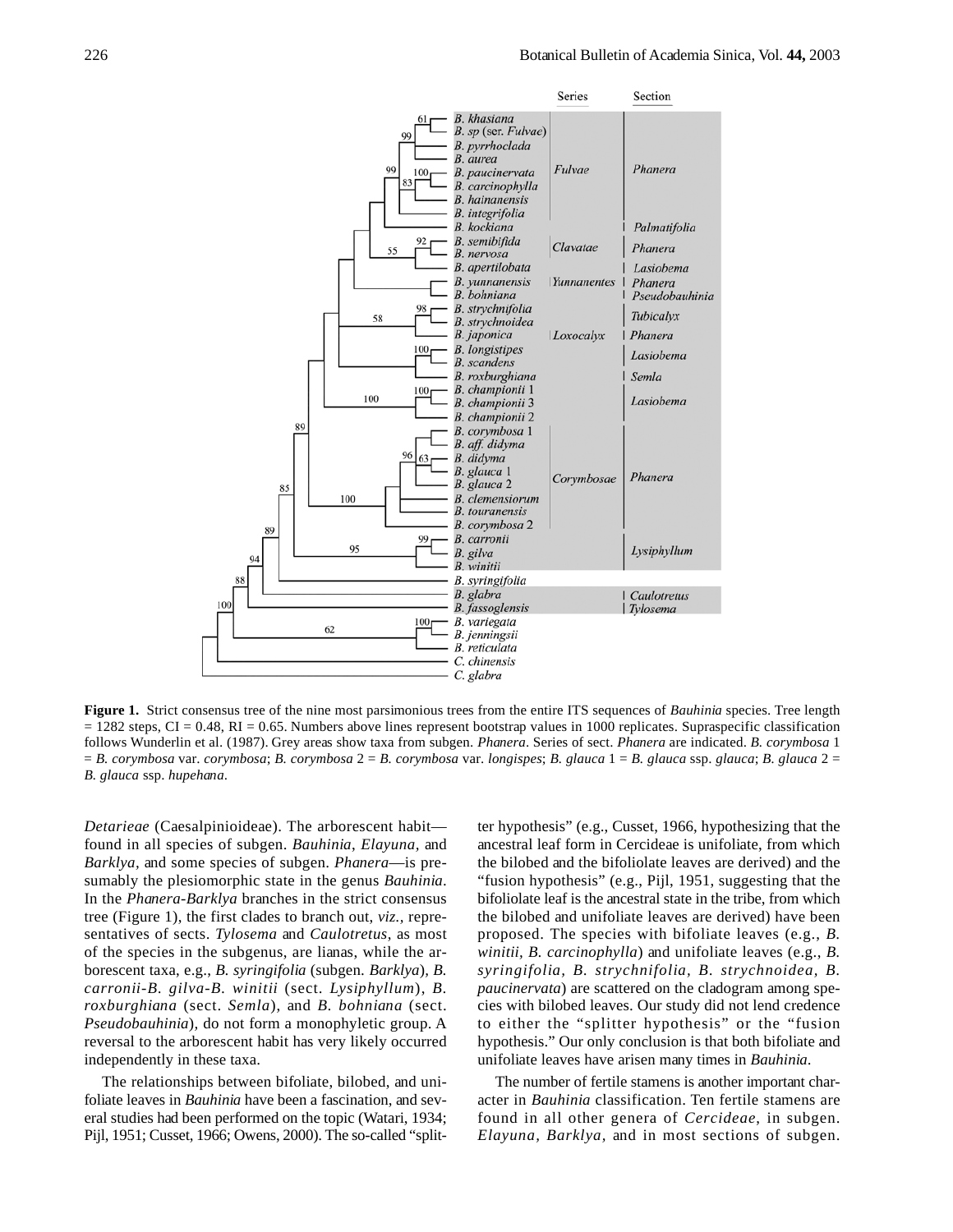*Bauhinia*. Three fertile stamens are found in most species of subgen. *Phanera* while 10 fertile stamens are found in sects. *Lysiphyllum* and *Caulotretus,* although species with two fertile stamens have been found in sects. *Tylosema*, *Lasiobema* (Zhang, 1993) and *Phanera* (Wunderlin et al., 1987). Judged from the topology of the ITS tree, the 10 fertile stamens very likely represent a plesiomorphic state in the subgenus while the three fertile stamens represent a derived one. The state of two fertile stamens may have independent origins in sects. *Tylosema, Phanera*, and *Lasiobema*.

Most of the sections in subgen. *Phanera* as presently circumscribed (Wunderlin et al., 1987) have to be redefined if only monophyletic groups are to be recognized. If *Barklya* is accepted as a subgenus, the subgeneric status of *Caulotretus* and *Tylosema* are also warranted. Sects. *Phanera* and *Lasiobema* may each need redefinition; sect. *Phanera* ser. *Loxocalyx* is best included in sect. *Tubicalyx*, a result similar to that of a previous cladistic analysis of morphological data in the genus *Bauhina* (Zhang, 1995); ser. *Corymbosae*, with unique leaf venation patterns (Zhang, 1994) and pollen morphology (Larsen, 1975; Zou et al., unpublished data), should be promoted to sectional level. Wunderlin et al. (1987) asserted that a close relationship exists between ser. *Fulvae* and sect. *Palmatifolia* and further suggested that the latter was derived from the former. Our study revealed these two groups to be sister groups. If the sectional status of *Pseudobauhinia* is preserved, a sectional status is also warranted for ser. *Yunnanentes* (with a sole species *B. yunanensis*). *Semla* is proved to be derived from within a paraphyletic *Lasiobema*. The monophyletic status of sect. *Lysiphyllum*, however, is strongly supported by this study.

**Acknowledgements.** This project was supported by grants from the Chinese Academy of Sciences Innovation Project (SCIB Director's Fund, Grants KSCX-2-1-06B, kscxz-sw-101A, and Fund for Teams of Young Scientists in Pursuit of Creative Research), and by grants for Students and Scholars returned from Overseas. We are indebted to Drs. Chawalit Niyomdham, Ruth Kiew, Shirley A. Owens, Benoit Jonckheere, Anne Bruneau, Peter Weston, M. H. Chapin, Lawrence Chow, Ruijiang Wang, Jacqueline Soule, Yunfei Deng, and several others for supplying silica dried leaf samples, and to one anonymous reviewer for critical comments and suggestions on the manuscript.

# **Literature Cited**

- Bruneau, A., F. Forest, P.S. Herendeen, B.B. Klitgaard, and G. P. Lewis. 2001. Phylogenetic relationships in the Caesalpinioideae (Leguminosae) as inferred from chloroplast *trnL* intron sequences. Syst. Bot. **26:** 487-514.
- Chen, T. 1988. *Bauhinia*. *In* T. Chen (ed.), Fl. Reipubl. Popularis Sin. Science Press, Beijng, Vol. 39, pp. 145-203. (in Chinese)
- Cusset, G. 1966. Essai d'une taxinomie foliaire dans la tribu des Bauhinieae. Adansonia NS **6:** 251-280.
- Doyle, J.J. and J.L. Doyle. 1987. A rapid DNA isolation method for small quantities of fresh tissues. Phytochem. Bull. **19:** 11-15.
- Ferguson, I.K. and K.J. Pearce. 1986. Observations on the pollen morphology of the genus *Bauhinia* L. (Leguminosae: Caesalpinioideae) in the Neotropics. *In* S. Blackmore and I. K Ferguson (eds.), Pollen and spores: form and function. Linn. Soc. Symp. Ser., Academic Press, London and New York, pp. 283-296.
- Kimura, M. 1980. A simple method for estimating evolutionary rates of base substitutions through comparative studies of nucleotide sequences. J. Mol. Evol. **16:** 111-120.
- Lai, M., J. Sceppa, J.A. Ballenger, J.J. Doyle, and R.Wunderlin. 1997. Polymorphism for the presence of the rpL2 intron in chloroplast genomes of *Bauhinia* (Leguminosae). Syst. Bot. **22:** 519-528.
- Larsen, K. and S.S. Larsen. 1973. The genus *Bauhinia* in Thailand. Nat. Hist. Bull. Siam. Soc. **25:** 1-22.
- Larsen, K. and S.S. Larsen. 1983. The genus *Bauhinia* in Australia. Taxonomy and palynology. Bot. Helv. **93:** 213- 220.
- Larsen, K. and S.S. Larsen. 1991. Notes on the genus *Bauhinia* (Leguminosae: Caesalpinioideae) in SE Asia. Nord. J. Bot. **11:** 629-634.
- Larsen, K. and S.S. Larsen. 1996. *Bauhinia*. Fl. Malesiana. Foundation Flora Malesiana, Vol. 12(2), pp. 442-535.
- Larsen, K. S.S. Larsen, and J.E.Vidal. 1980. Legumineuseses Caesalpinioidees. *In* A. Aubréville and J.-F. Leroy (eds.), Flora du Cambodie, de Laos, et du Vitnam. Muséum National D'histoire Naturelle, Paris, Vol. 18, pp. 1-226.
- Larsen, K., S.S. Larsen, and J.E.Vidal. 1984. Leguminosae-Caesalpinioideae. *In* T. Smitinand and K. Larsen (eds.), Flora of Thailand. Bangkok, Vol. 4(1), pp. 1-129.
- Larsen, S.S. 1975. Pollen morphology of the Thai species of *Bauhinia* (Caesalpiniaceae). Grana **14:** 114-131.
- Owens, S.A. 2000. Secondary and tertiary pulvini in the unifoliate leaf of *Cercis canadensis* L. (Fabaceae) with comparison to *Bauhinia purpurea* L. Int. J. Plant Sci. **161:** 583-597.
- Pijl, L. van der. 1951. The leaf of *Bauhinia*. Acta Bot. Neerl. **1:** 287-309.
- Schmitz, A. 1973. Contributions palynologique la taxonomie des Bauhinieae (Caesalpiniaceae). Bull. Jard. Bot. Nat. Belg. **43:** 369-423.
- Schmitz, A. 1977. New contribution to the taxonomy of Bauhinieae (Caesalpiniaceae). Bull. Soc. Roy. Bot. Belg. **110:** 12-16.
- Swofford, D.L. 1998. PAUP\* 4.0. Phylogenetic Analysis Using Parsimony (and other Methods). Sinauer Associates, Sunderland.
- Thomson, J.D., T.J. Gibson, and F. Plewniak 1997. The Clustal X windows interface: flexible strategies for multiple sequence alignment aided by quality analysis tools. Nucl. Acids. Res. **25:** 4876-4882.
- Watari, S. 1934. Anatomical studies on some leguminous leaves with special reference to the vascular system in petioles and rachises. J. Fac. Sci. Imp. Univ. Tokyo, Sect. Bot. **128:** 225-371.
- Wen, J. and E.A. Zimmer. 1996. Phylogeny and biogeography of *Panax* L. (the ginseng genus, Araliaceae): inferences from ITS sequences of nuclear ribosomal DNA. Mol. Phylogen. Evol. **6:** 166-177.
- White, T.J., T. Bruns, S. Lee, and J. Taylor. 1990. Amplification and direct sequencing of fungal ribosomal RNA genes